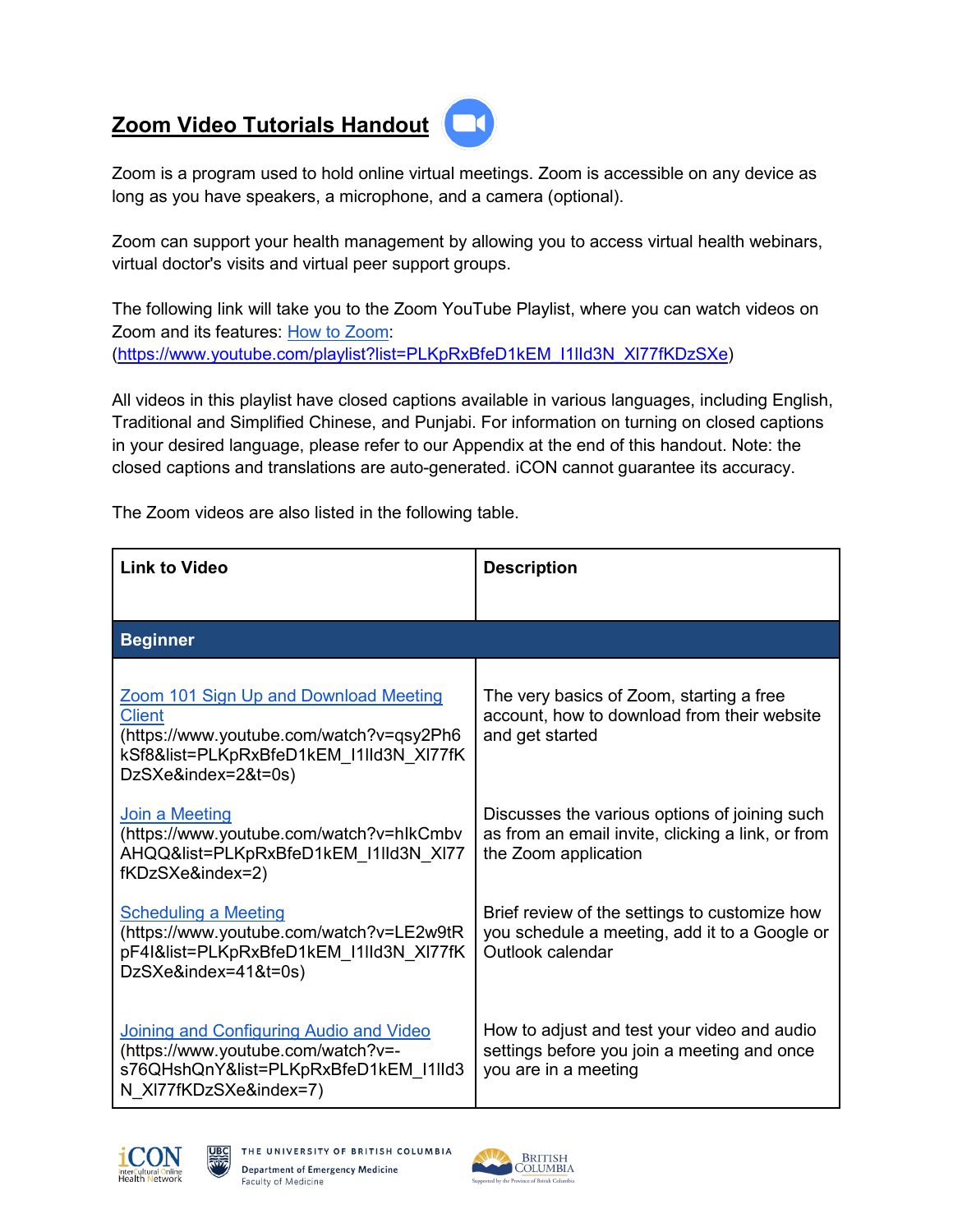| <b>Meeting Controls</b><br>(https://www.youtube.com/watch?v=ygZ96J<br>z4AY&list=PLKpRxBfeD1kEM I1IId3N XI77f<br>KDzSXe&index=8)                                                   | Get to know the fundamental Zoom options<br>and controls when you are in a Zoom meeting<br>(audio, video, muting, inviting, chatting,<br>screen share and more) |
|-----------------------------------------------------------------------------------------------------------------------------------------------------------------------------------|-----------------------------------------------------------------------------------------------------------------------------------------------------------------|
| Intermediate                                                                                                                                                                      |                                                                                                                                                                 |
| <b>Scheduling a Meeting (Chrome Extension)</b><br>(https://www.youtube.com/watch?v=kQfIDkE<br>2PGM&list=PLKpRxBfeD1kEM I1IId3N XI77<br>fKDzSXe&index=5)                           | Schedule a Zoom meeting specifically from<br>Chrome or Firefox web browser                                                                                      |
| <b>Scheduling a Meeting in Outlook</b><br>(https://www.youtube.com/watch?v=qAcbqSy<br>Zeq0&list=PLKpRxBfeD1kEM I1IId3N XI77f<br>KDzSXe&index=42)                                  | Schedule a Zoom meeting from the Outlook<br>calendar                                                                                                            |
| <b>Sharing Your Screen</b><br>(https://www.youtube.com/watch?v=YA6SGQ<br>IVmcA&list=PLKpRxBfeD1kEM I1IId3N XI77<br>fKDzSXe&index=9)                                               | Learn how to share what you're viewing so<br>people in Zoom can see your screen                                                                                 |
| <b>Zoom EDU: Screen Share and Annotation</b><br>(https://www.youtube.com/watch?v=QGQkAs<br>KtriU&list=PLKpRxBfeD1kEM I1IId3N XI77f<br>KDzSXe&index=10)                            | In-depth screen share video, whiteboard<br>feature, annotation feature, advanced sharing<br>options                                                             |
| <b>Virtual Backgrounds</b><br>(https://www.youtube.com/watch?v=3Zq-<br>b51A3dA&list=PLKpRxBfeD1kEM I1IId3N XI<br>77fKDzSXe&index=14)                                              | How to use the virtual background feature by<br>customizing the settings and getting best<br>results                                                            |
| <b>Recording a Zoom Meeting</b><br>(https://www.youtube.com/watch?v=IZHSAM<br>d89JE&list=PLKpRxBfeD1kEM I1IId3N XI77<br>fKDzSXe&index=15)                                         | How to record a Zoom meeting and how to<br>save it on your computer to watch later                                                                              |
| <b>Recording Playback with Audio, Screenshare,</b><br>and Transcription<br>(https://www.youtube.com/watch?v=aa4jMBJ<br>RQx8&list=PLKpRxBfeD1kEM I1IId3N XI77f<br>KDzSXe&index=16) | How to find your recorded meeting and<br>customize the recorded session                                                                                         |



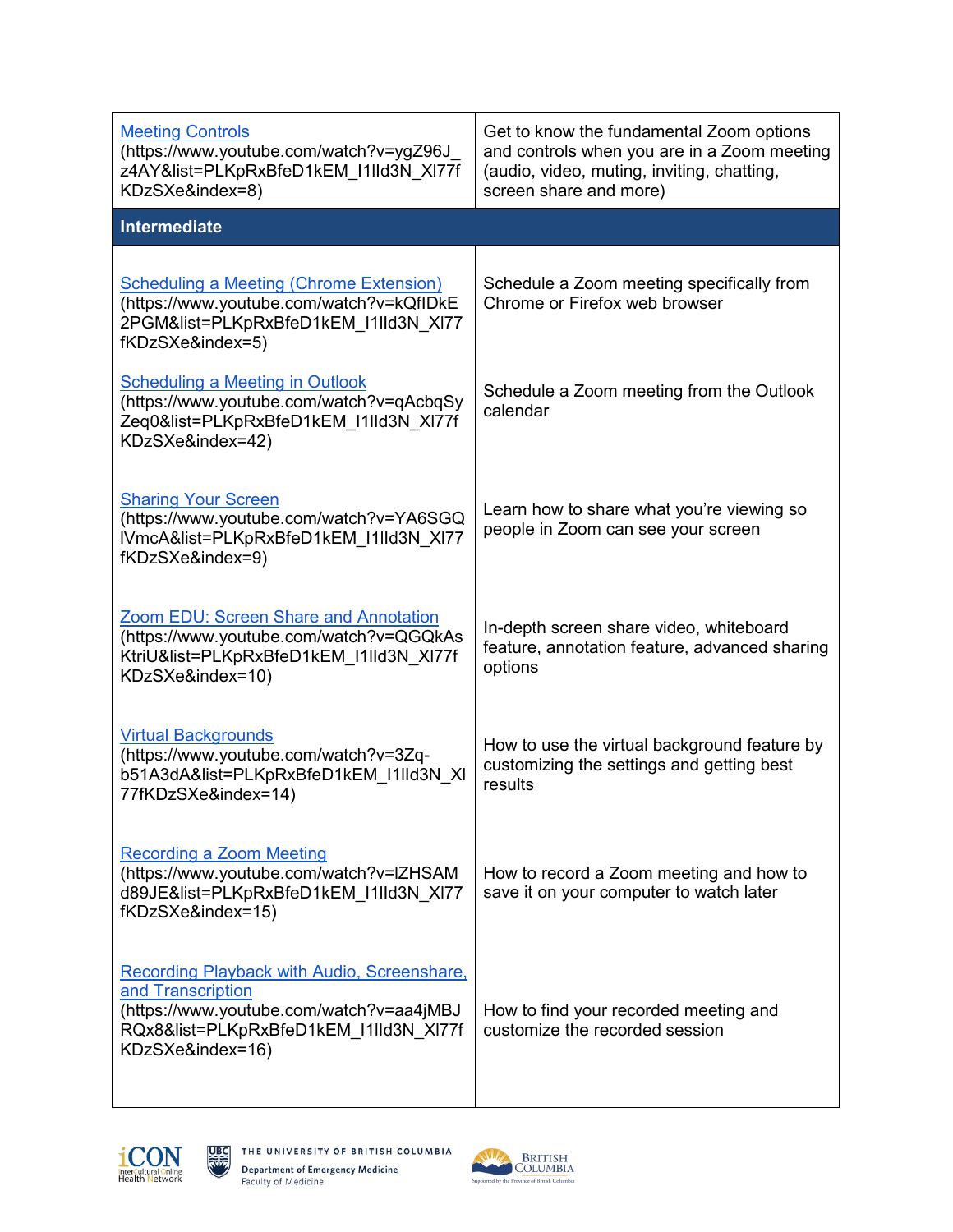| <b>How to Update Your Zoom Client</b><br>(https://www.youtube.com/watch?v=E7zERc<br>VLUBM&list=PLKpRxBfeD1kEM I1IId3N XI7<br>7fKDzSXe&index=38)                                               | Three ways to update your Zoom application<br>to have access to the latest features, how to<br>check if your Zoom account is up to date          |
|-----------------------------------------------------------------------------------------------------------------------------------------------------------------------------------------------|--------------------------------------------------------------------------------------------------------------------------------------------------|
| Zoom EDU: Turn on Sharing Controls Within<br><b>Meetings</b><br>(https://www.youtube.com/watch?v=5pxYCFf<br>4SqU&list=PLKpRxBfeD1kEM I1IId3N XI77f<br>KDzSXe&index=31)                        | How to enable other participants in the<br>meeting share their screen as the host                                                                |
| <b>Advanced</b>                                                                                                                                                                               |                                                                                                                                                  |
| <b>Video Breakout Rooms</b><br>(https://www.youtube.com/watch?v=jbPpdyn1<br>6sY&list=PLKpRxBfeD1kEM_I1lld3N_Xl77fK<br>DzSXe&index=12)                                                         | How to use the breakout room feature if you<br>have a large group meeting, how many rooms<br>and how many participants in each "sub-<br>meeting" |
| <b>Polling (In Meeting)</b><br>(https://www.youtube.com/watch?v=erz4xtQH<br>oVs&list=PLKpRxBfeD1kEM_I1lId3N_XI77fK<br>DzSXe&index=11)                                                         | Set-up polling (quiz) while you are in a<br>meeting so participants can vote and share<br>the results to the group                               |
| How to Use Waiting Rooms to Manage Office<br><b>Hours and Drop-In Visitor Times</b><br>(https://www.youtube.com/watch?v=ntaT7KE<br>cids&list=PLKpRxBfeD1kEM I1IId3N XI77fK<br>DzSXe&index=13) | Utilizing the waiting rooms or "queue" feature<br>and manage participants coming in and out of<br>the meeting as the host                        |
| <b>Set up Managed Domains</b><br>(https://www.youtube.com/watch?v=UJLK7c4<br>R3H4&list=PLKpRxBfeD1kEM I1IId3N XI77f<br>KDzSXe&index=18)                                                       | Managing your participants so only your<br>group of users has access and make sure<br>participants are managed under one umbrella                |
| <b>Setting up Vanity URL</b><br>(https://www.youtube.com/watch?v=dedAaar<br>oafQ&list=PLKpRxBfeD1kEM I1IId3N XI77f<br>KDzSXe&index=19)                                                        | How to brand your account and apply for a<br>company name to add to your Zoom link                                                               |
| <b>Reporting and Dashboard</b><br>(https://www.youtube.com/watch?v=Rb2fT-<br>N VCA&list=PLKpRxBfeD1kEM I1IId3N XI7<br>7fKDzSXe&index=20)                                                      | A review of the analytics and how meetings<br>are being used within your circle or company                                                       |



鬻

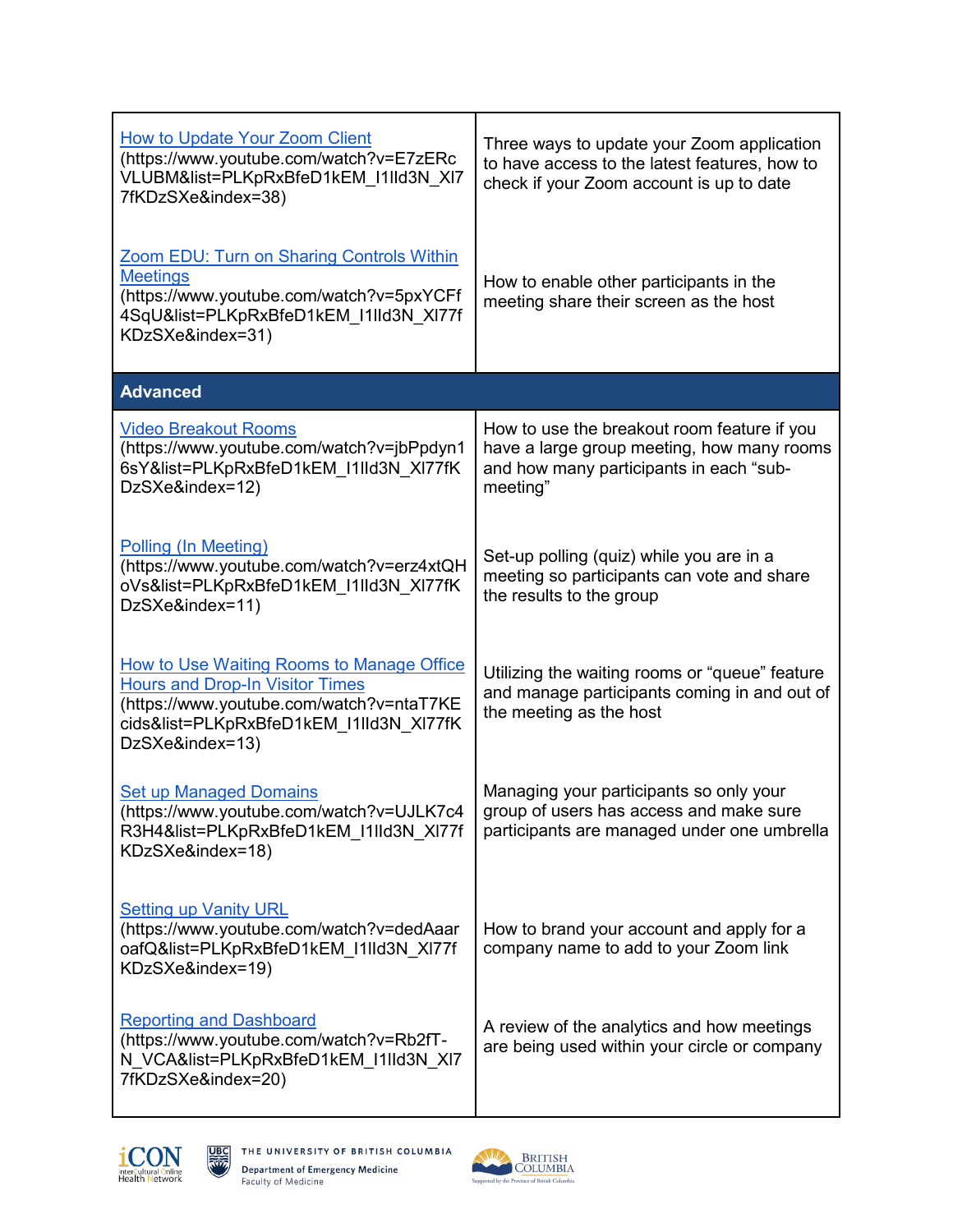| <b>Real Time Conference Room Alerts</b><br><b>Zoom Integration with Skype for Business</b><br>(https://www.youtube.com/watch?v=4SWf HJ<br>y6Nk&list=PLKpRxBfeD1kEM I1IId3N XI77f<br>KDzSXe&index=24) | How to manage the conference room feature,<br>address issues and make sure Zoom is<br>running smoothly. How to start a Zoom<br>meeting from the Skype application and invite<br>people and join meetings |
|------------------------------------------------------------------------------------------------------------------------------------------------------------------------------------------------------|----------------------------------------------------------------------------------------------------------------------------------------------------------------------------------------------------------|
| How to Set Up the Zoom Rooms Huddle Kit<br>(https://www.youtube.com/watch?v=UzBWsYI<br>piqY&list=PLKpRxBfeD1kEM I1IId3N XI77fK<br>DzSXe&index=25)                                                    | How to set up your Zoom huddle kit with the<br>provided items                                                                                                                                            |
| <b>Start and Join Zoom Meetings from Slack</b><br>(https://www.youtube.com/watch?v=8x6xbdO<br>d5OY&list=PLKpRxBfeD1kEM I1IId3N XI77f<br>KDzSXe&index=26)                                             | Starting and joining a meeting from the Slack<br>app for seamless collaboration                                                                                                                          |
| <b>Assigning Scheduling Privilege in Outlook</b><br>(https://www.youtube.com/watch?v=92qdytsY<br>ZPg&list=PLKpRxBfeD1kEM I1IId3N XI77fK<br>DzSXe&index=28)                                           | Allowing others to schedule a meeting on<br>your behalf in Outlook                                                                                                                                       |
| Zoom 101: Securing Your Meetings and<br><b>Virtual Classrooms</b><br>(https://www.youtube.com/watch?v=p1IMmO<br>ujc9c&list=PLKpRxBfeD1kEM I1IId3N XI77f<br>KDzSXe&index=30)                          | How to remove a participant from a meeting,<br>stop people from chatting and screen sharing<br>as well as managing meeting security                                                                      |
| <b>Zoom EDU: Turn on Participant Screen</b><br><b>Option in Zoom Portal</b><br>(https://www.youtube.com/watch?v=DFcsWL<br>nFZwo&list=PLKpRxBfeD1kEM_I1lId3N_XI77<br>fKDzSXe&index=32)                | How to turn on screen-sharing for all<br>participants in a meeting                                                                                                                                       |
| <b>Waiting Rooms</b><br>(https://www.youtube.com/watch?v=ySas2Rg<br>i6yA&list=PLKpRxBfeD1kEM_I1lId3N_XI77fK<br>DzSXe&index=35)                                                                       | Adding an extra layer of security to your<br>meetings and customize your waiting room                                                                                                                    |
| <b>Meeting Passwords Enabled "On"</b><br>(https://www.youtube.com/watch?v=t6W3XZ2<br>KAqo&list=PLKpRxBfeD1kEM I1IId3N XI77f<br>KDzSXe&index=36)                                                      | How to use, distribute, and find the meeting<br>password feature that is added to Zoom                                                                                                                   |



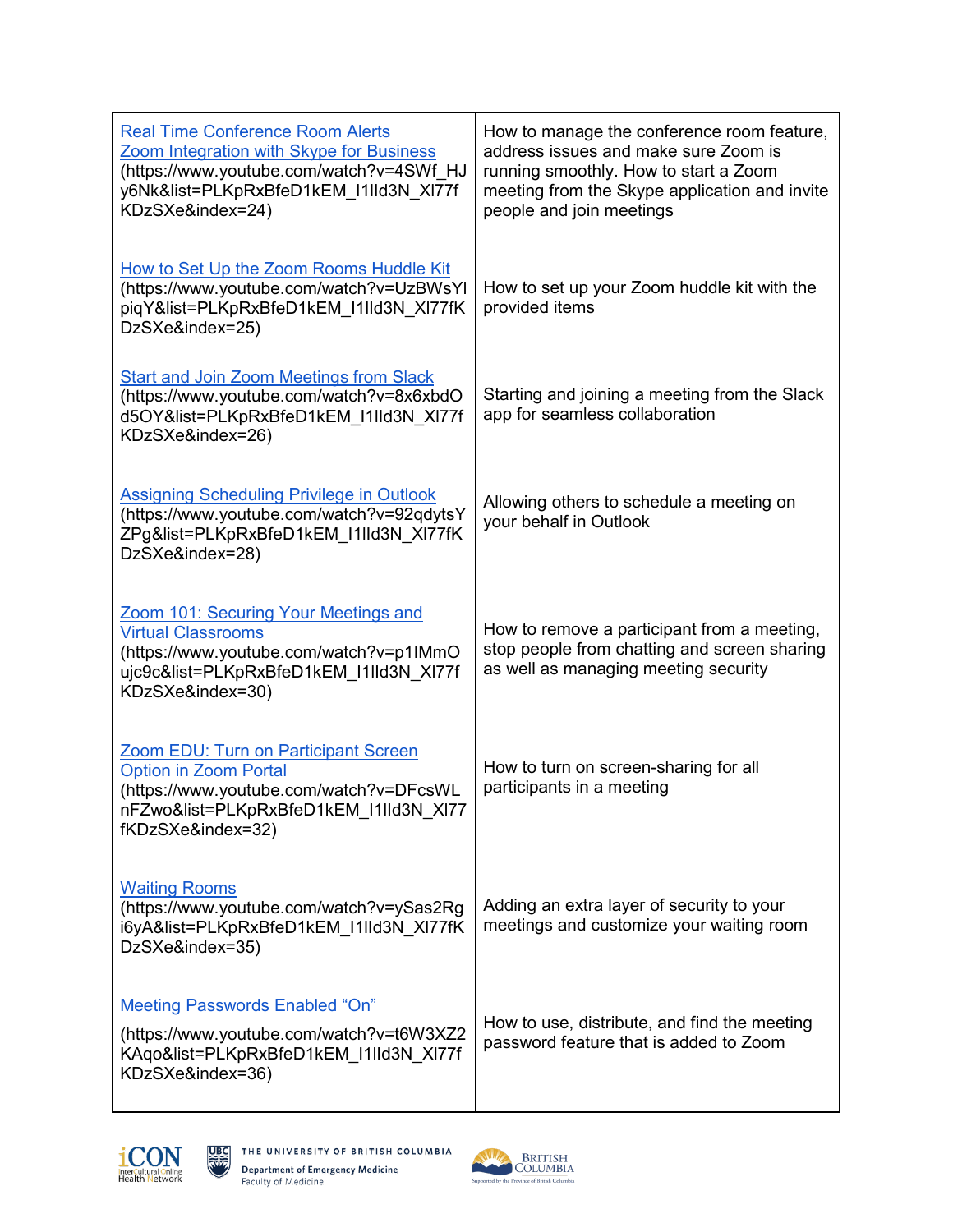| <b>Zoom Meetings Security Enhancements</b><br>(https://www.youtube.com/watch?v=fhZk1tUtt<br>o8&list=PLKpRxBfeD1kEM I1IId3N XI77fKD<br>zSXe&index=37) | More information on the password and<br>security update on Zoom                                                                                      |
|------------------------------------------------------------------------------------------------------------------------------------------------------|------------------------------------------------------------------------------------------------------------------------------------------------------|
| How to Navigate the Security Icon<br>(https://www.youtube.com/watch?v=6JbDfXIE<br>IT0&list=PLKpRxBfeD1kEM I1IId3N XI77fKD<br>zSXe&index=39)          | Using the security option to lock your<br>meeting, enable a waiting room, and allow<br>participants certain options for enhanced<br>meeting security |
| <b>User Management</b><br>(https://www.youtube.com/watch?v=YUnCzhl<br>IsJM&list=PLKpRxBfeD1kEM I1IId3N XI77fK<br>DzSXe&index=17)                     | Learn how to manage users such as add,<br>delete, and assign roles and add-on features                                                               |
| <b>Zoom Phone App Overview</b><br>(https://www.youtube.com/watch?v=bjmteMb<br>т.<br>iQ&list=PLKpRxBfeD1kEM I1IId3N XI77fKD<br>zSXe&index=21)         | Learn to use the phone app feature on your<br>desktop Zoom to call contacts and use the<br>features of the call                                      |
| <b>Zoom Phone: New Account Setup</b><br>(https://www.youtube.com/watch?v=qMmwy-<br>NwDFs&list=PLKpRxBfeD1kEM I1IId3N XI7<br>7fKDzSXe&index=22)       | In-depth information about the Zoom phone<br>feature to optimize your account and settings                                                           |





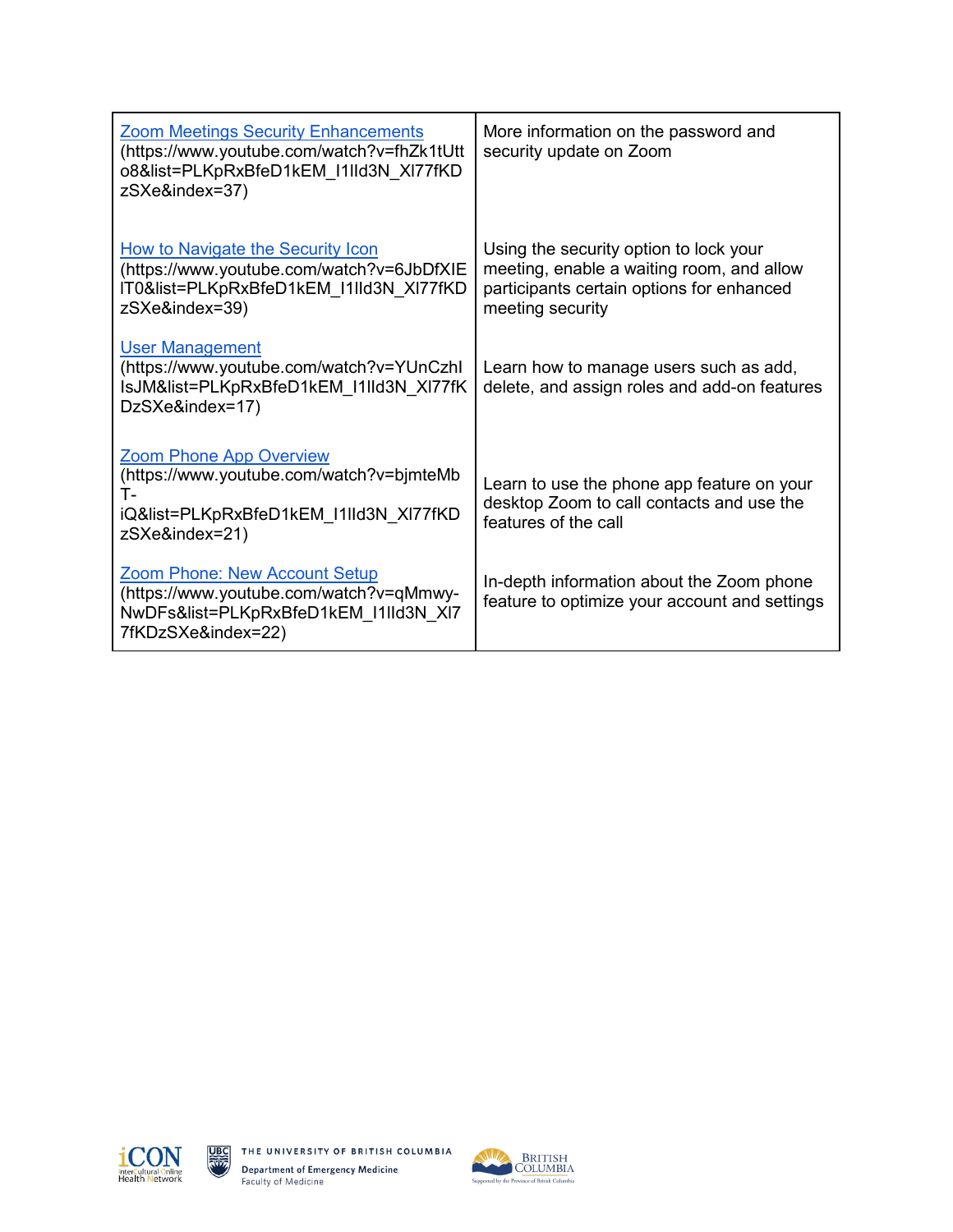## **Appendix**

## How to turn on closed captions in YouTube videos:

**Settings**  $\mathbf{a}$  $\bullet$  0:02 / 2:23  $\Box$   $\Box$   $\Box$ K  $\blacktriangleright$ नन

**Step 1:**  Click the "Settings" button

**Step 2: Click** "Subtitles/CC"